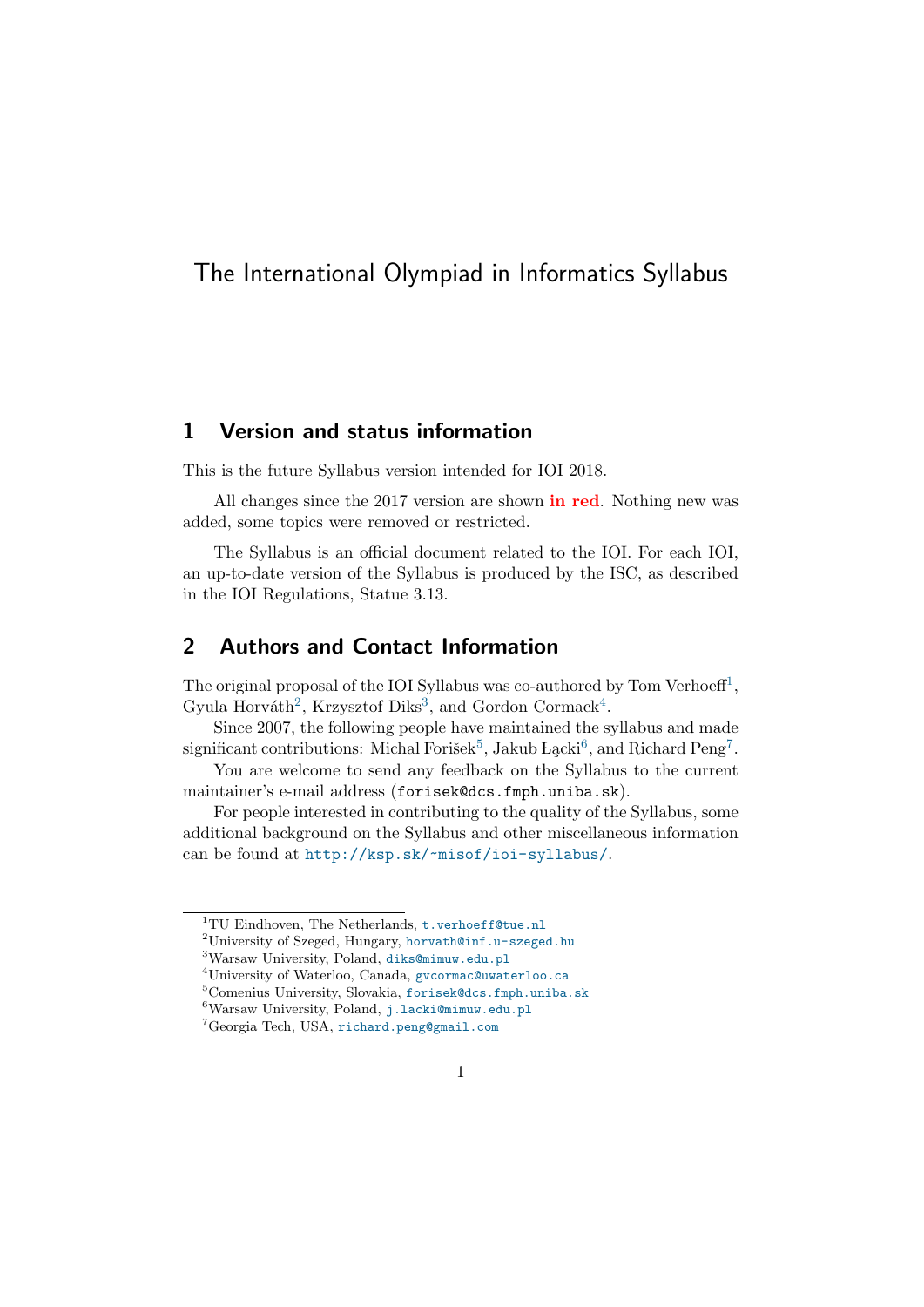## 3 Introduction

During the years, the Syllabus has evolved. Currently it has the following purposes:

- It specifies a small set of required prerequisite knowledge. Below, this is given in the category "Included, unlimited" and to some extent also in "Included, to be **clarified defined**".
- It serves as a set of guidelines that help decide whether a task is suitable for the International Olympiad in Informatics (IOI). Based on this document, the International Scientific Committee (ISC) evaluates the task proposals when selecting the competition tasks.
- As a consequence of the previous item, another purpose of the Syllabus is to help the organizers of national olympiads prepare their students for the IOI.

The Syllabus aims to achieve these goals by providing a classification of topics and concepts from mathematics and computer science. More precisely, this Syllabus classifies each topic into one of six categories. Ordered by topic suitability, these are:

- ✓ Included, unlimited
- $\sqrt{\equiv}$  Included, to be defined
- ✓V Included, not for task description
- ? Outside of focus
- $X<sup>Q</sup>$  Excluded, but open to discussion
- ✗ Explicitly excluded

In the next section we explain the scope of each category.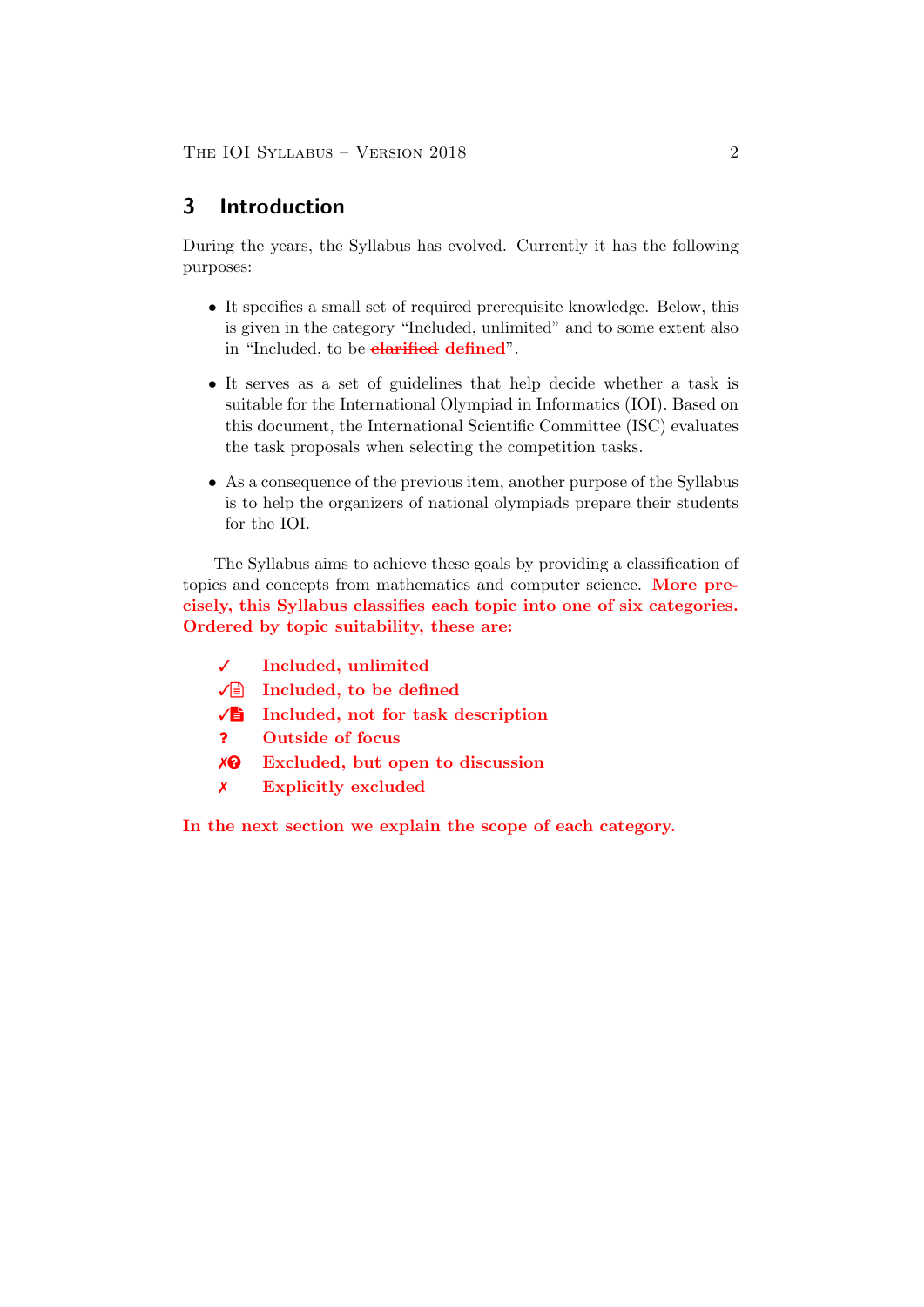## 4 Categories

This Syllabus classifies a selection of topics into six different categories. Obviously, such a set of topics can never be exhaustive. Instead, the list given in this Syllabus should serve as examples that map out the boundary. Topics not explicitly mentioned in the Syllabus should be classified as follows:

- Anything that is a prerequisite of an Included topic is also Included.
- Anything that is an extension of an Excluded topic or similar to an Excluded topic is also Excluded.
- Anything else that is not mentioned in the Syllabus is considered Outside of focus.

Note that issues related to the usage of suitable terminology and notations in competition tasks are beyond the scope of this document.[8](#page-2-0)

If there is a particular topic for which you are not sure how it should be classified, we invite you to submit a clarification request to the current Syllabus maintainer.

Here are the definitions of the six possible classifications:

#### ✓ Included, unlimited

Topics in this category are considered to be prerequisite knowledge. Contestants are expected to know them. These topics can appear in task descriptions without further clarification.

Example: *Integer* in  $\S5.1$  $\S5.1$ 

#### $\sqrt{\equiv}$  Included, to be clarified defined

Contestants should know this topic, but when it appears in a task description, the statement should contain a sufficient definition. This category is usually applied in situations where a general concept that would be ✓ has many different "flavors" and a formal definition is needed to distinguish among those.

Example: Directed graph in §[5.2](#page-5-0) DS2

### ✓V Included, not for task description

Topics that belong to this category should not appear in tasks descriptions. However, developing solutions and understanding model solutions may require the knowledge of these topics.

<span id="page-2-0"></span> $8$ See T. Verhoeff: Concepts, Terminology, and Notations for IOI Competition Tasks, <http://scienceolympiads.org/ioi/sc/documents/terminology.pdf>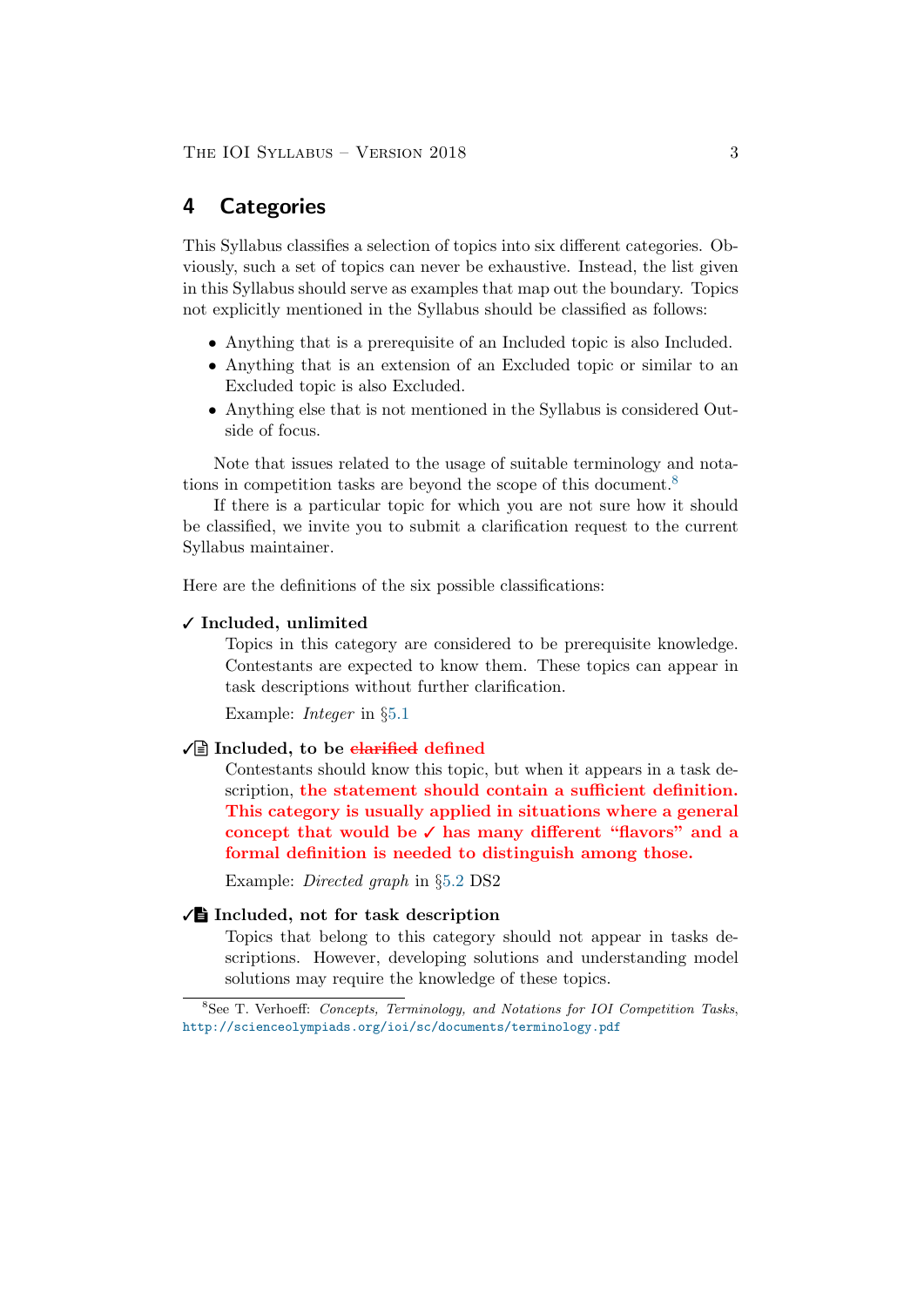Example: Asymptotic analysis of upper complexity bounds in §[6.2](#page-9-0) AL1

Note: This is the main category that should be of interest when preparing contestants for the IOI. It should be noted that this set of topics contains a wide range of difficulties, starting from simple concepts and ending with topics that can appear in problems that aim to distinguish among the gold medallists. It is not expected that all contestants should know everything listed in this category.

#### ? Outside of focus

Any topic that is not explicitly addressed by the Syllabus should be considered to belong to this category.

Contestants are not expected to have knowledge of these topics. Most competition tasks will not be related to any topics from this category.

However, this does not prevent the inclusion of a competition task that is related to a particular topic from this category. The ISC may wish to include such a competition task in order to broaden the scope of the IOI.

If such a task is considered for the IOI, the ISC will make sure that the task can reasonably be solved without prior knowledge of the particular topic, and that the task can be stated in terms of  $\checkmark$  and  $\checkmark$ concepts in a precise, concise, and clear way.

Examples of such tasks being used at recent IOIs include:

- Languages (a.k.a. Wikipedia) from IOI 2010 in Canada
- Odometer (a.k.a. robot with pebbles) from IOI 2012 in Italy
- Art class from IOI 2013 in Australia.

#### ✗ Explicitly excluded

Some of the harder algorithmic topics are explicitly marked as excluded. It is guaranteed that there will not be a competition task that requires the contestants to know these areas.

Furthermore, the tasks will be set with the goal that knowledge of Excluded topics should not help in obtaining simpler solutions / solutions worth more points.

This category contains topics whose inclusion will result in problems that are unaccessible to a significant portion of IOI participants. This includes but is not limited to hard textbook algorithms and advanced areas in mathematics.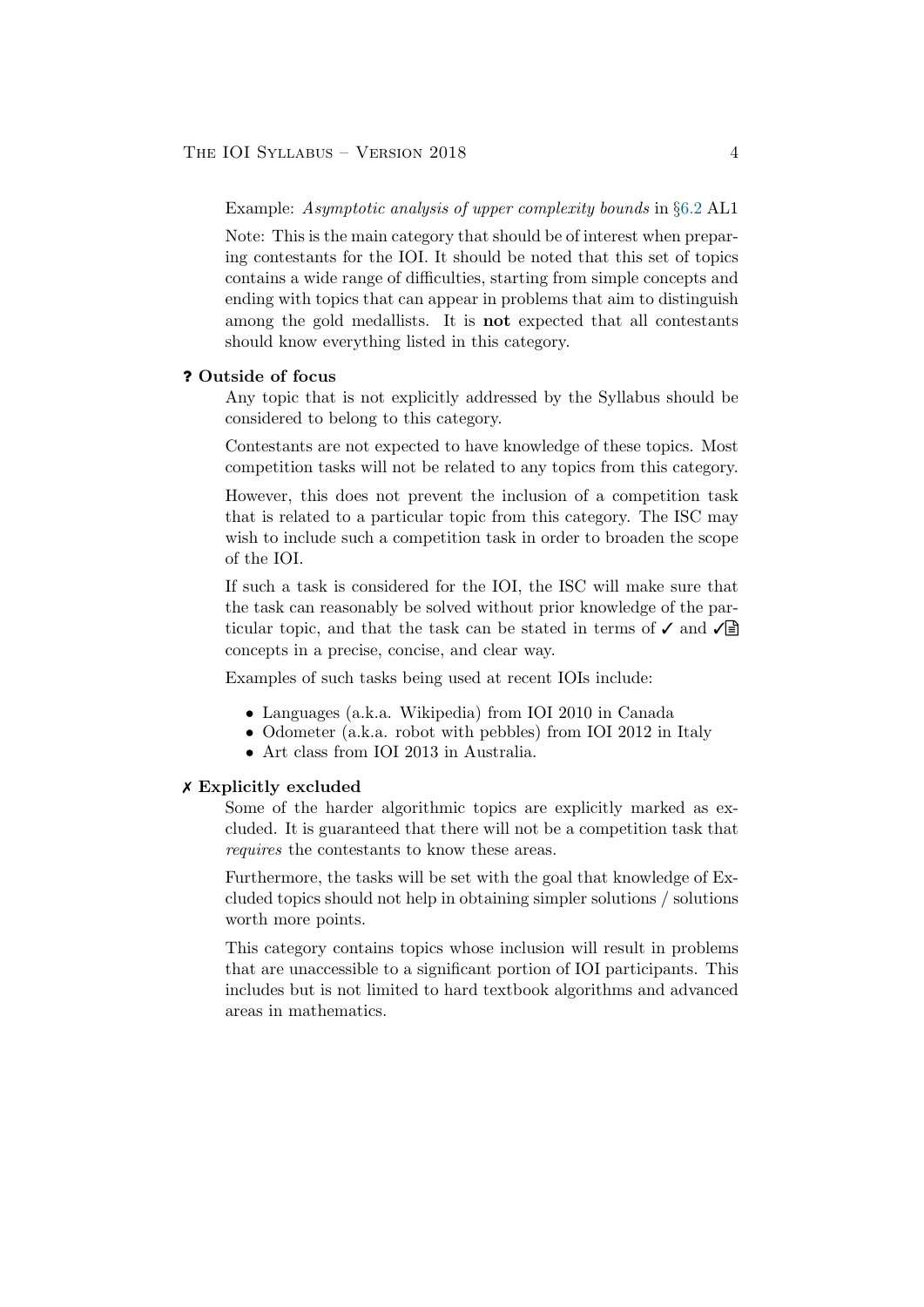Still, note that the Syllabus must not be interpreted to restrict in any way the techniques that contestants are allowed to apply in solving the competition tasks.

Examples: Calculus in §[5.3](#page-7-0)

#### $X<sup>Q</sup>$  Excluded, but open to discussion

As the Syllabus is a living document, there can be cases when we consider bringing in some of the Excluded topics. Usually, the topics in question are natural extensions of Included topics, or ones where drawing an exact boundary is difficult. Should such topics appear, they will be temporarily classified as "Excluded, but open to discussion", and by doing so we encourage all members of the IOI community to give us feedback on these topics.

The rest of this document contains the classification of topics.

## 5 Mathematics

## <span id="page-4-0"></span>5.1 Arithmetics and Geometry

- ✓ Integers, operations (incl. exponentiation), comparison
- $\checkmark$  Basic properties of integers (sign, parity, divisibility)
- ✓ Basic modular arithmetic: addition, subtraction, multiplication
- $\sqrt{\phantom{a}}$  Prime numbers
- ✓ Fractions, percentages
- ✓ Line, line segment, angle, triangle, rectangle, square, circle
- $\checkmark$  Point, vector, coordinates in the plane
- ✓ Polygon (vertex, side/edge, simple, convex, inside, area)
- $\sqrt{\equiv}$  Euclidean distances
- $\sqrt{\frac{1}{2}}$  Pythagorean theorem
- $\chi$ <sup> $\odot$ </sup> Additional topics from number theory.
- ✗ geometry in 3D or higher dimensional spaces
- ✗ analyzing and increasing precision of floating-point computations
- ✗ modular division and inverse elements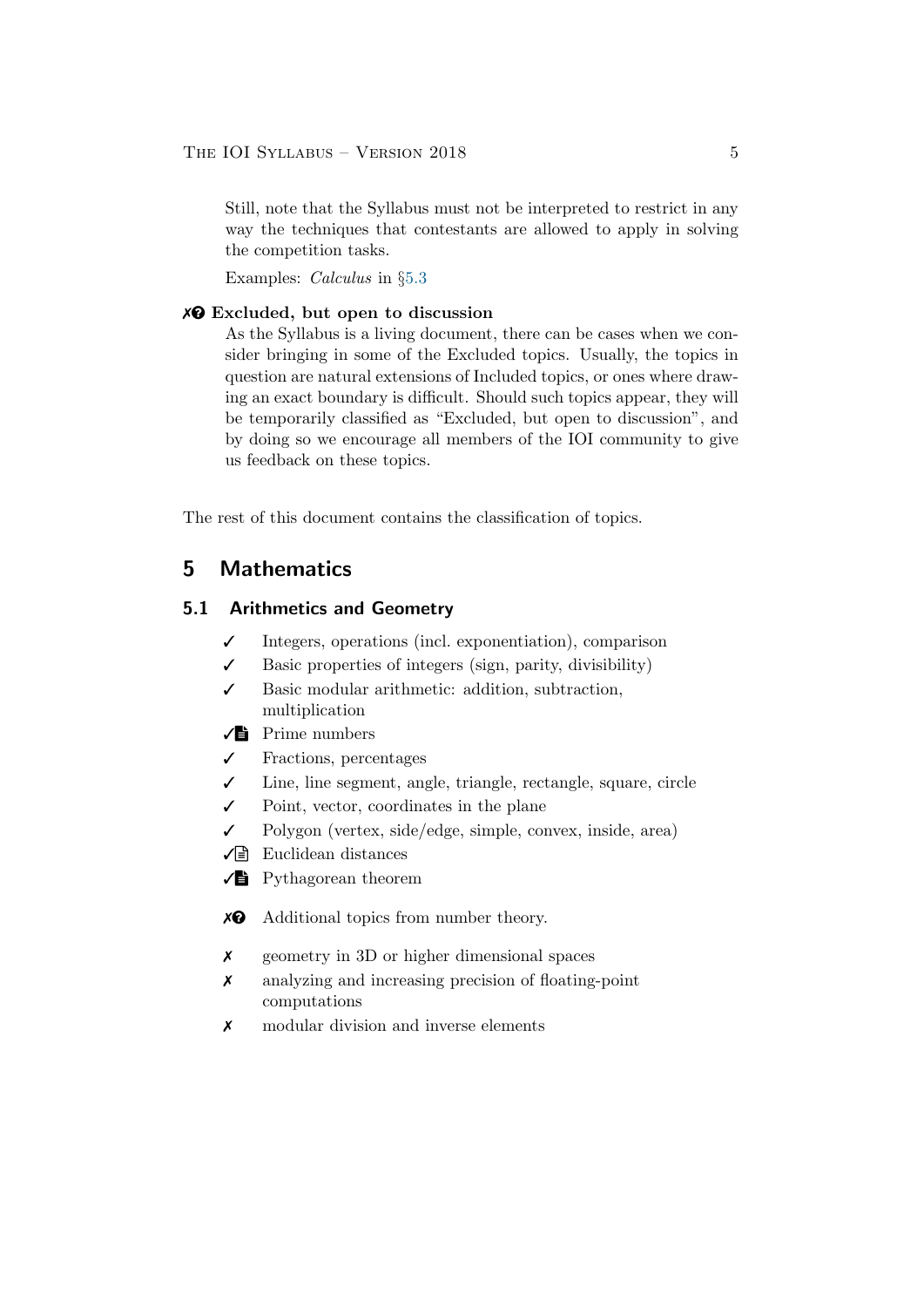- ✗ complex numbers,
- ✗ general conics (parabolas, hyperbolas, ellipses)
- ✗ trigonometric functions

## <span id="page-5-0"></span>5.2 Discrete Structures (DS)

## DS1. Functions, relations, and sets

- $\sqrt{\equiv}$  Functions (surjections, injections, inverses, composition)
- $\sqrt{\epsilon}$  Relations (reflexivity, symmetry, transitivity, equivalence relations, total/linear order relations, lexicographic order)
- $\sqrt{\equiv}$  Sets (inclusion/exclusion, complements, Cartesian products, power sets)
- ✗ Cardinality and countability (of infinite sets)

## DS2. Basic logic

- ✓ First-order logic
- $\checkmark$  Logical connectives (incl. their basic properties)
- ✓ Truth tables
- ✓ Universal and existential quantification (Note: statements should avoid definitions with nested quantifiers whenever possible.)
- $\sqrt{\phantom{a}}$  Modus ponens and modus tollens
- ? Normal forms
- ✗ Validity
- ✗ Limitations of predicate logic

## DS3. Proof techniques

- $\sqrt{\equiv}$  Notions of implication, converse, inverse, contrapositive, negation, and contradiction
- $\sqrt{\phantom{a}}$  Direct proofs, proofs by: counterexample, contraposition, contradiction
- $\sqrt{\frac{1}{2}}$  Mathematical induction
- $\sqrt{\phantom{a}}$  Strong induction (also known as complete induction)
- ✓ Recursive mathematical definitions (incl. mutually recursive definitions)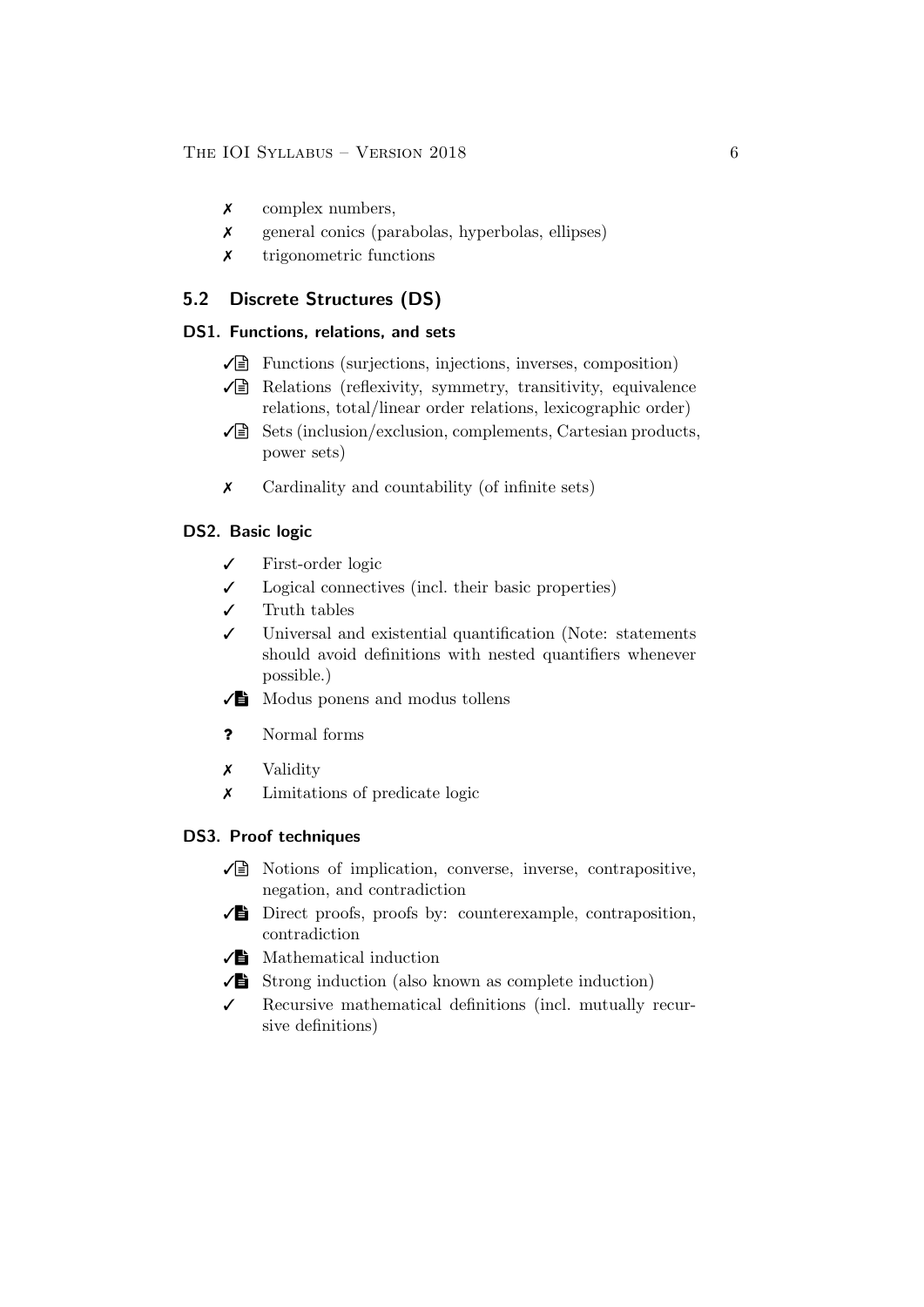#### DS4. Basics of counting

- ✓ Counting arguments (sum and product rule, arithmetic and geometric progressions, Fibonacci numbers)
- $\sqrt{\equiv}$  Permutations and combinations (basic definitions)
- $\sqrt{\equiv}$  Factorial function, binomial coefficients
- $\sqrt{\Xi}$  Inclusion-exclusion principle
- $\sqrt{\phantom{a}}$  Pigeonhole principle
- ✓V Pascal's identity, Binomial theorem
- ✗ Solving of recurrence relations
- ✗ Burnside lemma

## DS5. Graphs and trees

- $\sqrt{\equiv}$  Trees and their basic properties, rooted trees
- $\sqrt{\equiv}$  Undirected graphs (degree, path, cycle, connectedness, Euler/Hamilton path/cycle, handshaking lemma)
- $\sqrt{\equiv}$  Directed graphs (in-degree, out-degree, directed path/cycle, Euler/Hamilton path/cycle)
- $\sqrt{\equiv}$  Spanning trees
- $\sqrt{\equiv}$  Traversal strategies
- $\sqrt{\equiv}$  'Decorated' graphs with edge/node labels, weights, colors
- $\sqrt{\equiv}$  Multigraphs, graphs with self-loops
- $\sqrt{\equiv}$  Bipartite graphs
- $\sqrt{\phantom{a}}$  Planar graphs
- ✗ Hypergraphs
- ✗ Specific graph classes such as perfect graphs
- ✗ Structural parameters such as treewidth and expansion
- ✗ Planarity testing
- ✗ Finding separators for planar graphs

### DS6. Discrete probability

Applications where everything is finite (and thus arguments about probability can be easily turned into combinatorial arguments) are ?, everything more complicated is ✗.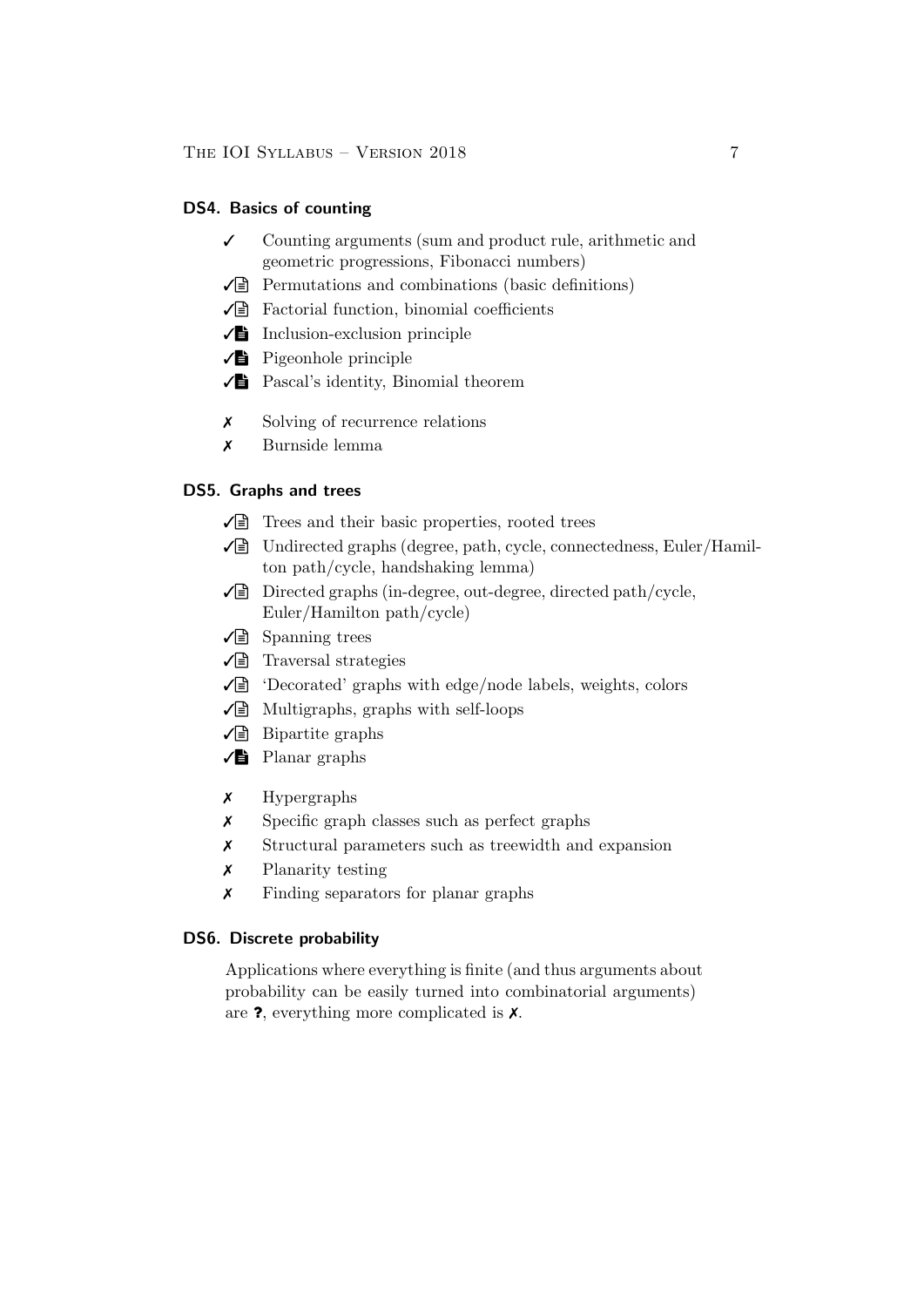### <span id="page-7-0"></span>5.3 Other Areas in Mathematics

- ✗ Geometry in three or more dimensions.
- ✗ Linear algebra, including (but not limited to):
	- Matrix multiplication, exponentiation, inversion, and Gaussian elimination
	- Fast Fourier transform
- ✗ Calculus
- ✗ Theory of combinatorial games, e.g., NIM game, Sprague-Grundy theory
- ✗ Statistics

## 6 Computing Science

## <span id="page-7-2"></span>6.1 Programming Fundamentals (PF)

#### PF1. Fundamental programming constructs(for abstract machines)

- ✓ Basic syntax and semantics of a higher-level language (at least one of the specific languages available at an IOI, as announced in the Competition Rules for that IOI)
- ✓ Variables, types, expressions, and assignment
- $\checkmark$  Simple I/O
- ✓ Conditional and iterative control structures
- $\checkmark$  Functions and parameter passing
- $\sqrt{\Xi}$  Structured decomposition

## PF2. Algorithms and problem-solving

- $\sqrt{\phantom{a}}$  Problem-solving strategies (understand–plan–do–check, separation of concerns, generalization, specialization, case dis-tinction, working backwards, etc.)<sup>[9](#page-7-1)</sup>
- $\sqrt{\phantom{a}}$  The role of algorithms in the problem-solving process
- $\sqrt{\phantom{a}}$  Implementation strategies for algorithms (also see §[7](#page-15-0) SE1)
- $\sqrt{\phantom{a}}$  Debugging strategies (also see  $\S$ [7](#page-15-0) SE3)
- $\sqrt{\equiv}$  The concept and properties of algorithms (correctness, efficiency)

<span id="page-7-1"></span> $9$ See G. Polya: How to Solve It: A New Aspect of Mathematical Method, Princeton Univ. Press, 1948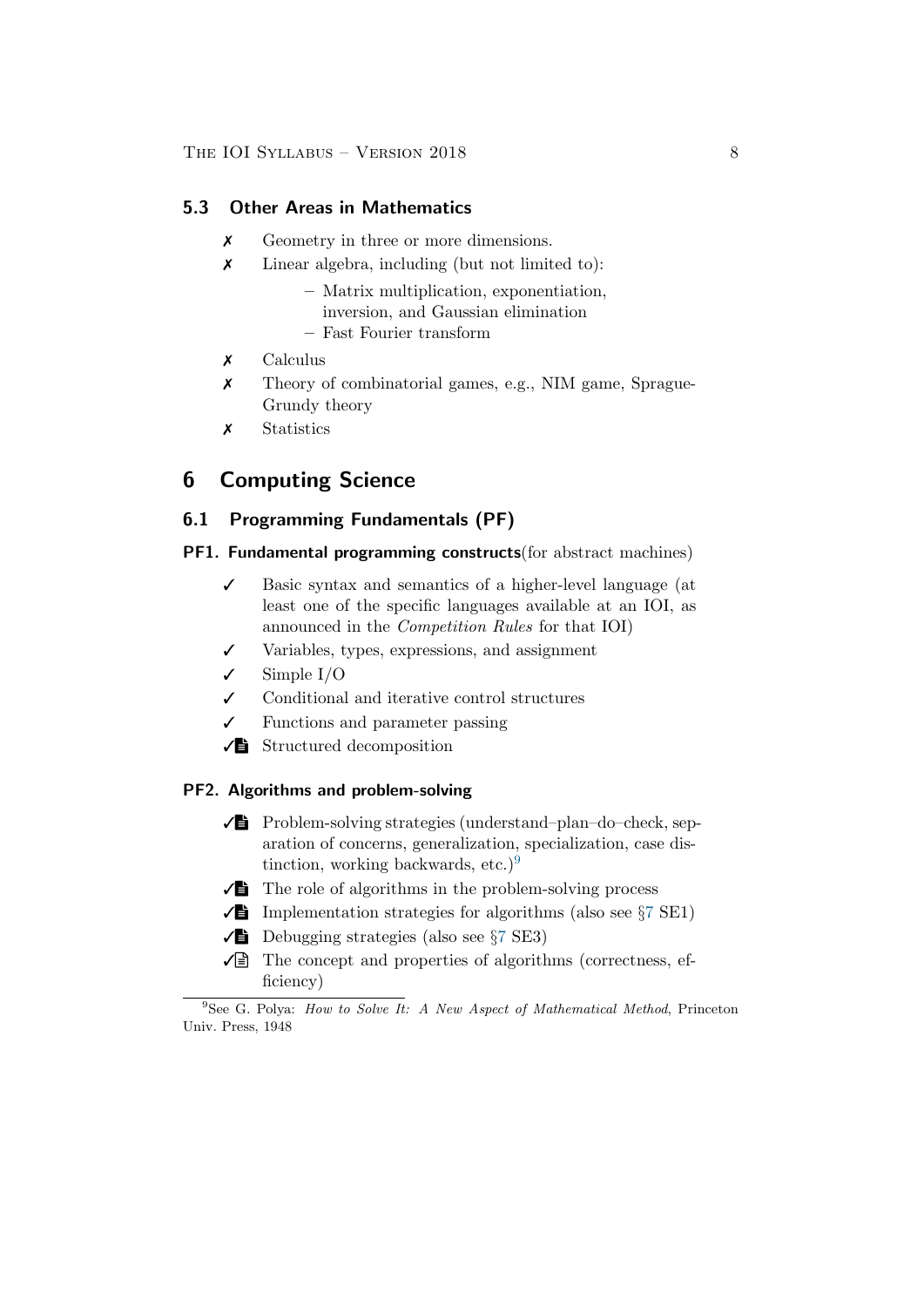#### PF3. Fundamental data structures

- Primitive types (boolean, signed/unsigned integer, character)
- ✓ Arrays (incl. multicolumn dimensional arrays)
- Strings and string processing
- $\sqrt{\equiv}$  Static and stack allocation (elementary automatic memory management)
- $\sqrt{\equiv}$  Linked structures
- $\sqrt{\epsilon}$  Implementation strategies for graphs and trees
- $\sqrt{\equiv}$  Strategies for choosing the right data structure
- $\sqrt{\Xi}$  Elementary use of real numbers in numerically stable tasks
- $\sqrt{\Xi}$  The floating-point representation of real numbers, the existence of precision issues. $10$
- $\sqrt{\frac{1}{2}}$  Pointers and references
- ? Data representation in memory,
- ? Heap allocation,
- ? Runtime storage management,
- ? Using fractions to perform exact calculations.
- ✗ Non-trivial calculations on floating point numbers, manipulating precision errors

Regarding floating point numbers, there are well-known reasons why they should be, in general, avoided at the IOI.<sup>[11](#page-8-1)</sup> However, the currently used interface removes some of those issues. In particular, it should now be safe to use floating point numbers in some types of tasks – e.g., to compute some Euclidean distances and return the smallest one.

### PF4. Recursion

- ✓ The concept of recursion
- $\checkmark$  Recursive mathematical functions

<span id="page-8-0"></span><sup>&</sup>lt;sup>10</sup>Whenever possible, avoiding floating point computations completely is the preferred solution.

<span id="page-8-1"></span> $11$ See G. Horváth and T. Verhoeff: *Numerical Difficulties in Pre-University Education* and Competitions, Informatics in Education 2:21–38, 2003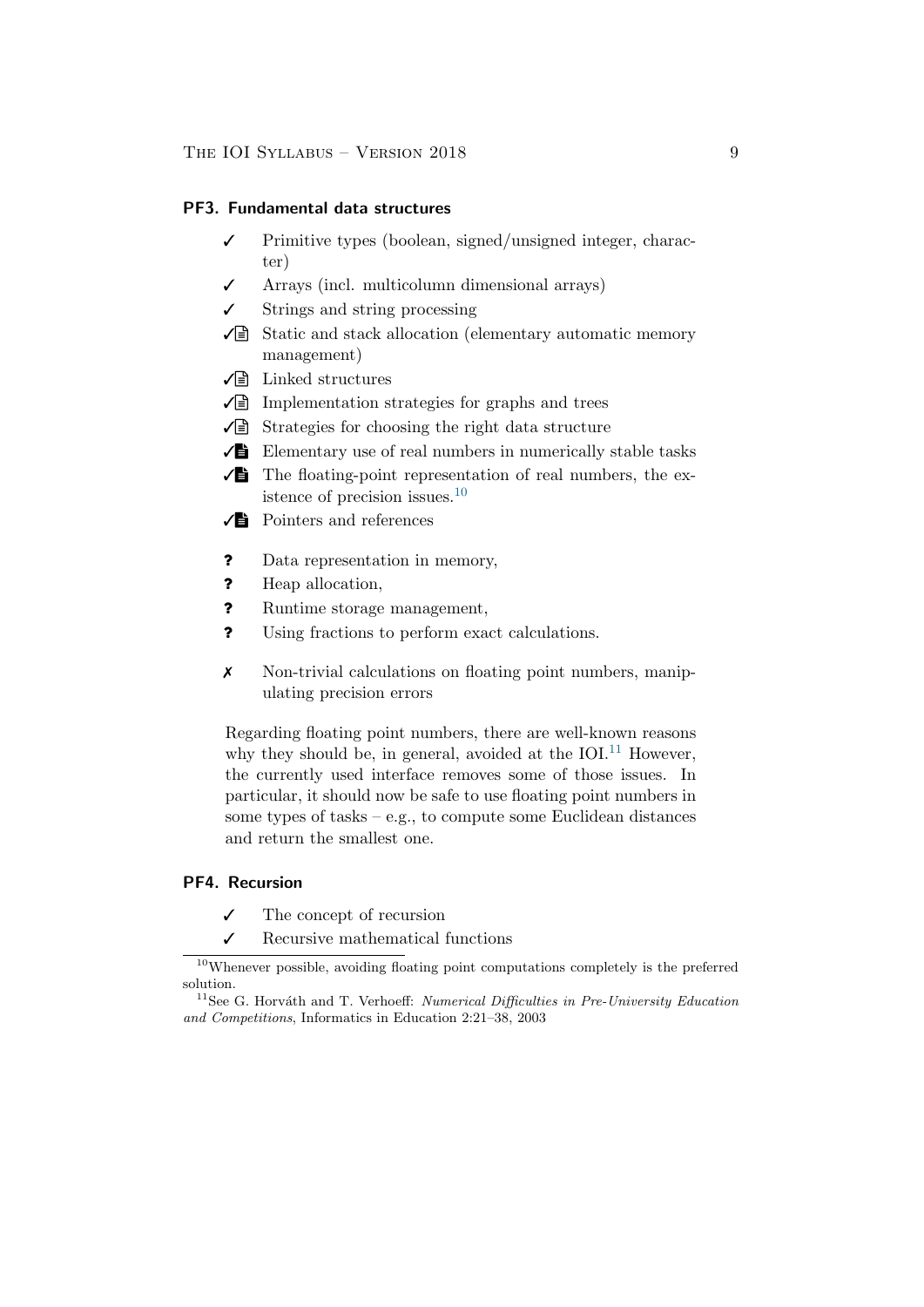- ✓ Simple recursive procedures (incl. mutual recursion)
- $\sqrt{\Xi}$  Divide-and-conquer strategies
- $\sqrt{\Xi}$  Implementation of recursion
- $\sqrt{\frac{1}{2}}$  Recursive backtracking

#### PF5. Event-driven programming

Some competition tasks may involve a dialog with a reactive environment. Implementing such an interaction with the provided environment is  $\sqrt{\mathbb{B}}$ .

Everything not directly related to the implementation of reactive tasks is ?.

## <span id="page-9-0"></span>6.2 Algorithms and Complexity (AL)

We quote from the IEEE-CS Curriculum:

Algorithms are fundamental to computer science and software engineering. The real-world performance of any software system depends only on two things: (1) the algorithms chosen and (2) the suitability and efficiency of the various layers of implementation. Good algorithm design is therefore crucial for the performance of all software systems. Moreover, the study of algorithms provides insight into the intrinsic nature of the problem as well as possible solution techniques independent of programming language, programming paradigm, computer hardware, or any other implementation aspect.

#### AL1. Basic algorithmic analysis

- $\sqrt{\equiv}$  Algorithm specification, precondition, postcondition, correctness, invariants
- $\sqrt{\phantom{a}}$  Asymptotic analysis of upper complexity bounds (informally if possible)
- $\sqrt{\phantom{a}}\phantom{a}$  Big O notation
- $\sqrt{\phantom{a}}$  Standard complexity classes: constant, logarithmic, linear,  $\mathcal{O}(n \log n)$ , quadratic, cubic, exponential, etc.
- $\sqrt{\phantom{a}}$  Time and space tradeoffs in algorithms
- $\sqrt{\frac{1}{2}}$  Empirical performance measurements.
- ? Identifying differences among best, average, and worst case behaviors,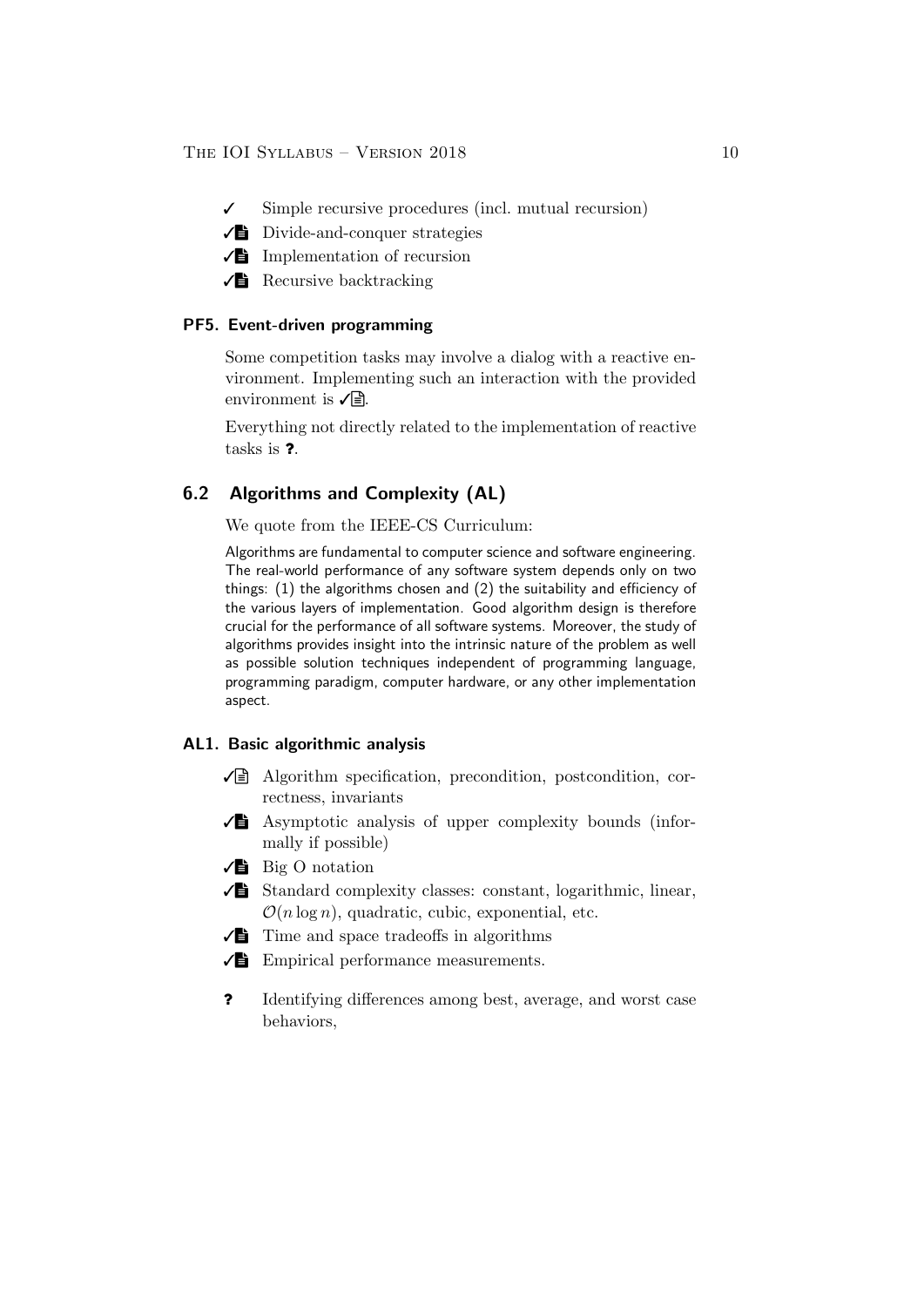- ? Little o, Omega, and Theta notation,
- ? Tuning parameters to reduce running time, memory consumption or other measures of performance
- ✗ Asymptotic analysis of average complexity bounds
- ✗ Using recurrence relations to analyze recursive algorithms

### AL2. Algorithmic strategies

- $\sqrt{\Xi}$  Simple loop design strategies
- $\sqrt{\phantom{a}}$  Brute-force algorithms (exhaustive search)
- $\sqrt{\phantom{a}}$  Greedy algorithms
- $\sqrt{\phantom{a}}$  Divide-and-conquer
- $\sqrt{\frac{1}{2}}$  Backtracking (recursive and non-recursive), Branch-andbound
- $\sqrt{\phantom{a}}$  Dynamic programming<sup>[12](#page-10-0)</sup>
- ? Heuristics
- **?** Finding good features for machine learning tasks<sup>[13](#page-10-1)</sup>
- ? Discrete approximation algorithms
- ? Randomized algorithms.
- $\chi$  Clustering algorithms (e.g. k-means, k-nearest neighbor)
- ✗ Minimizing multi-variate functions using numerical approaches.

### AL3a. Algorithms

- $\sqrt{\phantom{a}}$  Simple algorithms involving integers: radix conversion, Euclid's algorithm, primality test by  $\mathcal{O}(\sqrt{n})$  trial division, Sieve of Eratosthenes, factorization (by trial division or a sieve), efficient exponentiation
- $\sqrt{\phantom{a}}$  Simple operations on arbitrary precision integers (addition, subtraction, simple multiplication)<sup>[14](#page-10-2)</sup>
- $\sqrt{\phantom{a}}$  Simple array manipulation (filling, shifting, rotating, reversal, resizing, minimum/maximum, prefix sums, histogram, bucket sort)

<span id="page-10-0"></span><sup>&</sup>lt;sup>12</sup>The IEEE-CS Curriculum puts this under AL8, but we believe it belongs here.

<span id="page-10-2"></span><span id="page-10-1"></span> $^{13}$  E.g., finding a good way to classify images in the IOI 2013 Art class problem.

<sup>&</sup>lt;sup>14</sup>The necessity to implement these operations should be obvious from the problem statement.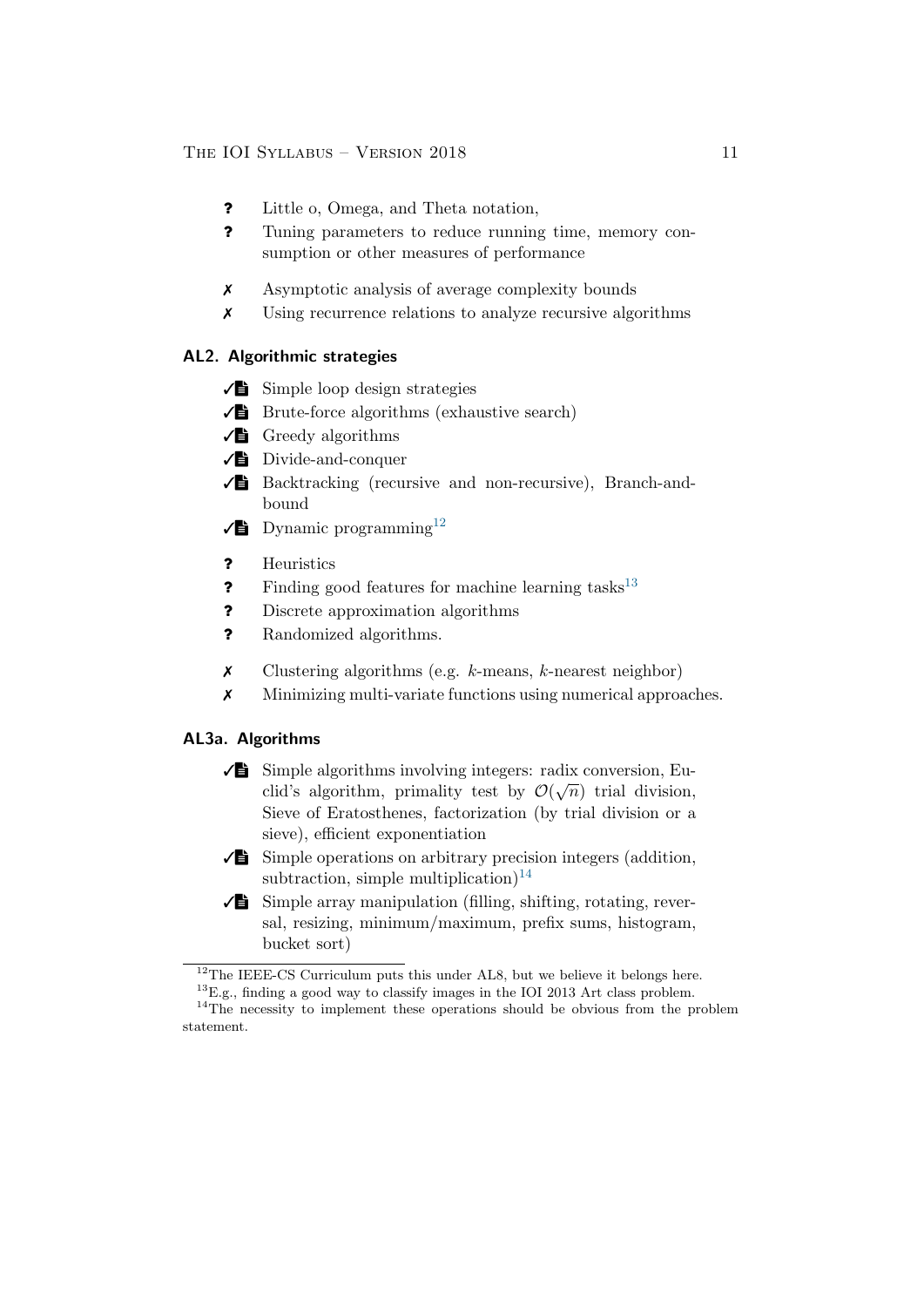- $\sqrt{\phantom{a}}$  Simple string algorithms (e.g., naive substring search)
- $\sqrt{\phantom{a}}$  sequential processing/search and binary search
- $\sqrt{\mathbf{B}}$  Quicksort and Quickselect to find the k-th smallest element.
- $\sqrt{\mathbf{B}}$   $\mathcal{O}(n \log n)$  worst-case sorting algorithms (heap sort, merge sort)
- $\sqrt{\phantom{a}}$  Traversals of ordered trees (pre-, in-, and post-order)
- $\sqrt{\phantom{a}}$  Depth- and breadth-first traversals
- $\sqrt{\phantom{a}}$  Applications of the depth-first traversal tree, such as topological ordering and Euler paths/cycles
- $\sqrt{\phantom{a}}\phantom{a}$  Finding connected components and transitive closures.
- ✓V Shortest-path algorithms (Dijkstra, Bellman-Ford, Floyd-Warshall)
- $\sqrt{\phantom{a}}$  Minimum spanning tree (Jarník-Prim and Kruskal algorithms)
- $\sqrt{\mathbf{B}}$   $O(VE)$  time algorithm for computing maximum bipartite matching.
- $\sqrt{\Xi}$  Biconnectivity in undirected graphs (bridges, articulation points).
- $\sqrt{\phantom{a}}$  Connectivity in directed graphs (strongly connected components).
- $\sqrt{\phantom{a}}$  Basics of combinatorial game theory, winning and losing positions, minimax algorithm for optimal game playing
- $\times$  Maximum flow. Flow/cut duality theorem.
- ✗ Optimization problems that are easiest to analyze using matroid theory. Problems based on matroid intersecions (except for bipartite matching).
- ✗ Lexicographical BFS, maximum adjacency search and their properties

## AL3b. Data structures

- $\sqrt{\equiv}$  Stacks and queues
- $\sqrt{\phantom{a}}$  Representations of graphs (adjacency lists, adjacency matrix)
- $\sqrt{\equiv}$  Binary heap data structures
- $\sqrt{\Xi}$  Representation of disjoint sets: the Union-Find data structure.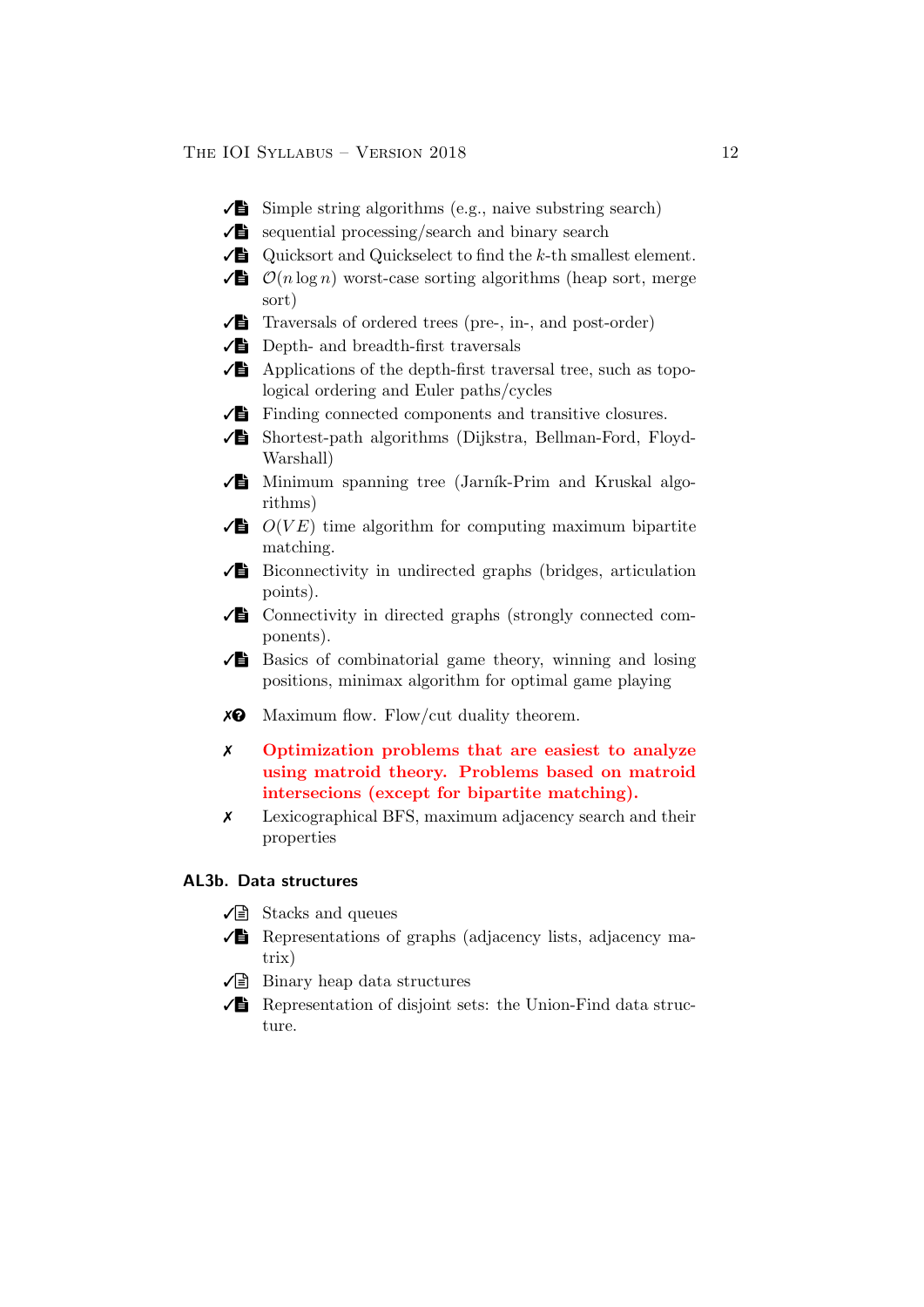- $\sqrt{\equiv}$  Statically balanced binary search trees. Instances of this include binary index trees (also known as Fenwick trees) and segment trees (also known as interval trees and tournament trees). $15$
- $\sqrt{\phantom{a}}$  Balanced binary search trees<sup>[16](#page-12-1)</sup>
- $\sqrt{\epsilon}$  Augmented binary search trees
- $\sqrt{\mathbf{B}}$   $O(\log n)$  time algorithms for answering lowest common an-cestor queries in a static rooted tree.<sup>[17](#page-12-2)</sup>
- $\sqrt{\frac{3}{2}}$  Creating persistent data structures by path copying or using fat nodes.
- $\sqrt{\mathbf{B}}$  Composition of data structures, e.g. 2-D statically balanced binary trees
- $\sqrt{\frac{1}{2}}$  Nesting of data structures, such as having a sequence of sets
- $\sqrt{\exists}$  Tries
- $\mathbf{\times} \mathbf{\Theta}$  String algorithms and data structures: there is evidence that the inter-reducibility between KMP, Rabin-Karp hashing, suffix arrays/tree, suffix automaton, and Aho-Corasick makes them difficult to separate.
- $\chi$ <sup> $\odot$ </sup> Heavy-light decomposition and separator structures for static trees.
- $\chi$ <sup> $\odot$ </sup> Data structures for dynamically changing trees and their use in graph algorithms.
- ✗ Complex heap variants such as binomial and Fibonacci heaps,
- ✗ Using and implementing hash tables (incl. strategies to resolve collisions)
- ✗ Two-dimensional tree-like data structures (such as a 2D statically balanced binary tree or a treap of treaps) used for 2D queries.
- ✗ Fat nodes and other more complicated ways of implementing persistent data structures.

<span id="page-12-0"></span> $15$ Not to be confused with similarly-named data structures used in computational geometry.

<span id="page-12-1"></span> $16$ Problems will not be designed to distinguish between the implementation of BBSTs, such as treaps, splay trees, AVL trees, or scapegoat trees

<span id="page-12-2"></span><sup>&</sup>lt;sup>17</sup>Once again, different implementations meeting this requirement will not be distinguished.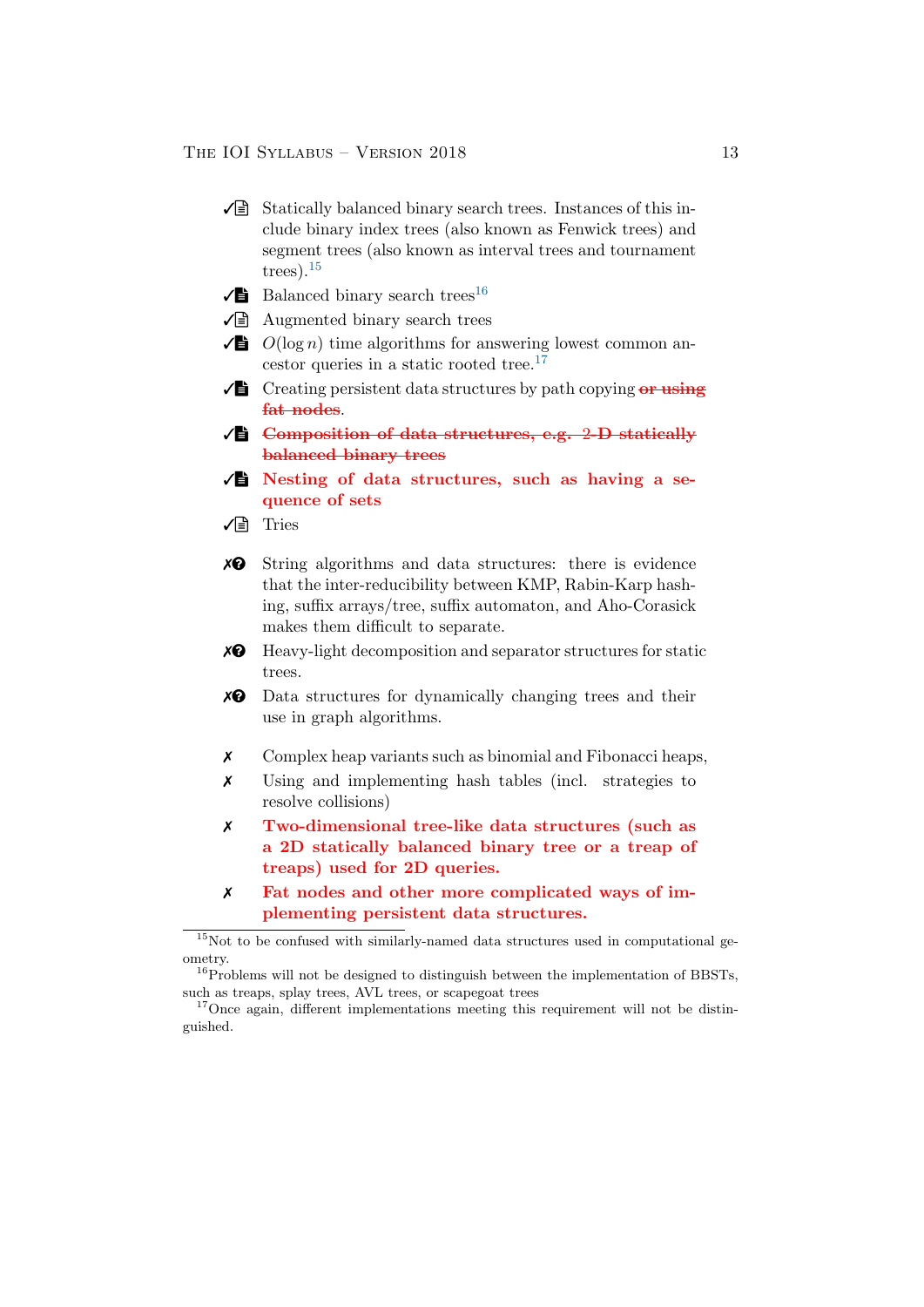#### AL4. Distributed algorithms

This entire section is ?.

### AL5. Basic computability

All topics related to computability are ✗. This includes the following: Tractable and intractable problems; Uncomputable functions; The halting problem; Implications of uncomputability.

However, see AL7 for basic computational models.

#### AL6. The complexity classes P and NP

Topics related to non-determinism, proofs of NP-hardness (reductions), and everything related is ✗.

Note that this section only covers the results usually contained in undergraduate and graduate courses on formal languages and computational complexity. The classification of these topics as ✗ does not mean that an NP-hard problem cannot appear at an IOI.

### AL7. Automata and grammars

 $\sqrt{\equiv}$  Understanding a simple grammar in Backus-Naur form

- ? Formal definition and properties of finite-state machines,
- ? Context-free grammars and related rewriting systems,
- ? Regular expressions
- ✗ Properties other than the fact that automata are graphs and that grammars have parse trees.

#### AL8. Advanced algorithmic analysis

 $\sqrt{\phantom{a}}$  Amortized analysis.

- ? Online algorithms
- ? Randomized algorithms
- ✗ Alpha-beta pruning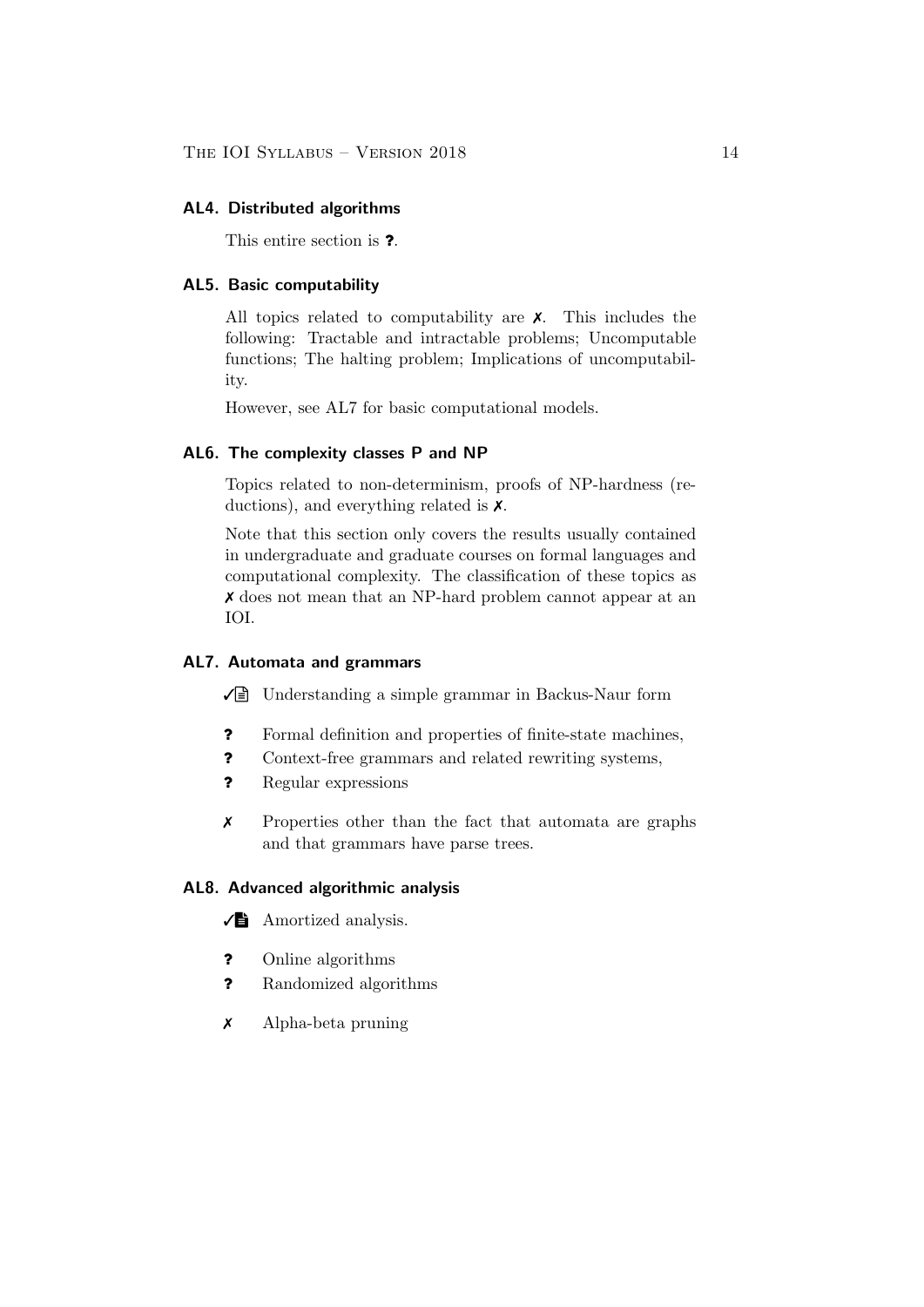#### AL9. Cryptographic algorithms

This entire section is ?.

### AL10. Geometric algorithms

In general, the ISC has a strong preference towards problems that can be solved using integer arithmetics to avoid precision issues. This may include representing some computed values as exact fractions, but extensive use of such fractions in calculations is discouraged.

Additionally, if a problem uses two-dimensional objects, the ISC prefers problems in which such objects are rectilinear.

 $\sqrt{\phantom{a}}$  Representing points, vectors, lines, line segments.

- $\sqrt{\phantom{a}}$  Checking for collinear points, parallel/orthogonal vectors and clockwise turns (for example, by using dot products and cross products)
- $\sqrt{\frac{1}{2}}$  Intersection of two lines.
- $\sqrt{\phantom{a}}$  Computing the area of a polygon from the coordinates of its vertices $^{18}$  $^{18}$  $^{18}$
- $\sqrt{\phantom{a}}$  Checking whether a (general/convex) polygon contains a point.
- $\sqrt{\phantom{a}}$  Coordinate compression.
- $\sqrt{\frac{1}{2}}$   $\mathcal{O}(n \log n)$  time algorithms for convex hull
- $\sqrt{\phantom{a}}$  Sweeping line method
- ✗ Point-line duality
- ✗ Halfspace intersection, Voronoi diagrams, Delaunay triangulations.
- ✗ Computing coordinates of circle intersections against lines and circles.
- ✗ Linear programming in 3 or more dimensions and its geometric interpretations.
- ✗ Center of mass of a 2D object.
- ✗ Computing and representing the composition of geometric transformations if the knowledge of linear algebra gives an advantage.

<span id="page-14-0"></span><sup>&</sup>lt;sup>18</sup>The recommended way of doing so is to use cross products or an equivalent formula.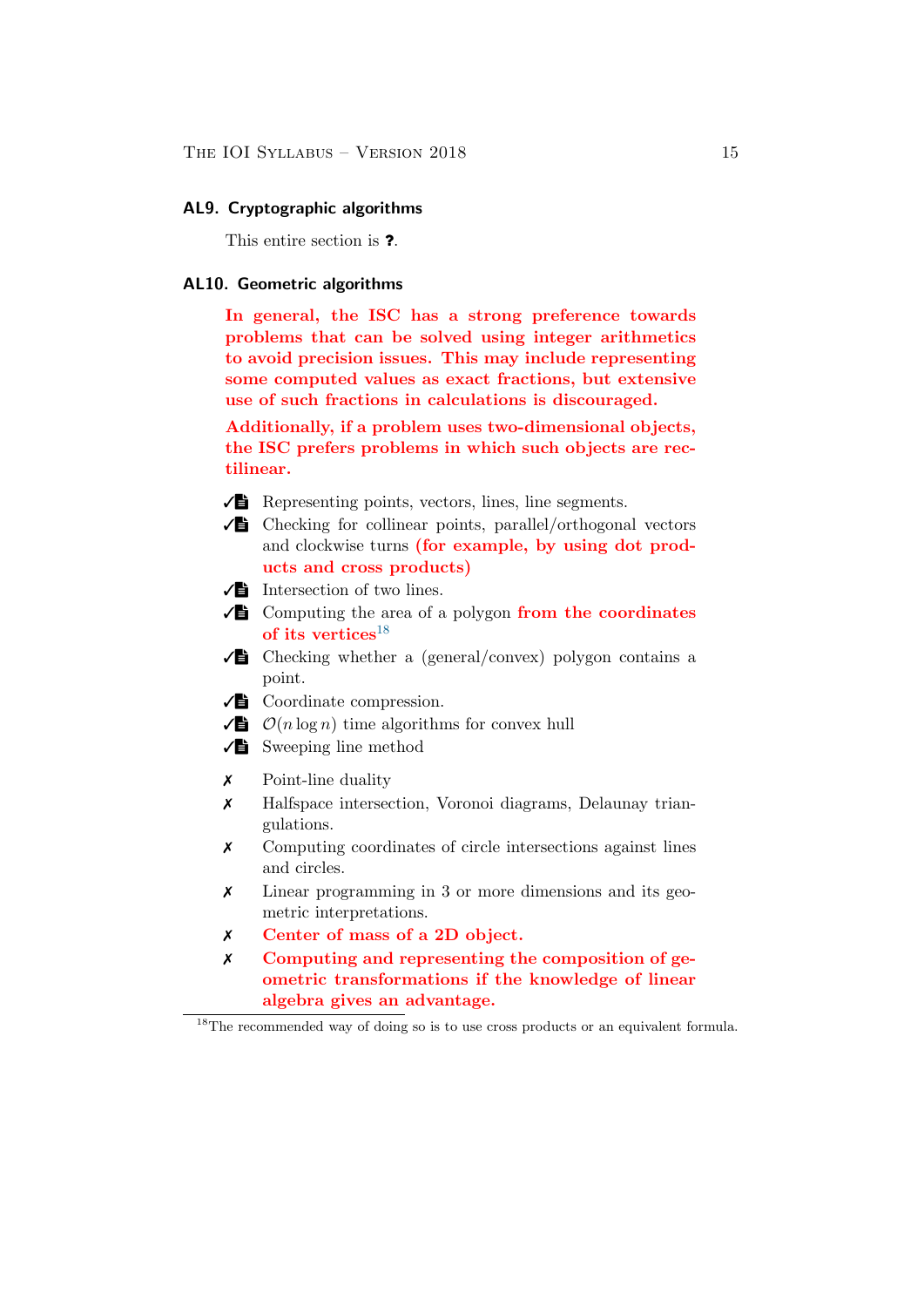#### AL11. Parallel algorithms

This entire section is ?.

## 6.3 Other Areas in Computing Science

Except for GV (specified below), all areas are  $\chi$ .

#### AR. Architecture and Organization

## OS. Operating Systems

NC. Net-Centric Computing (a.k.a. cloud computing)

#### PL. Programming Languages

#### HC. Human-Computer Interaction

#### GV. Graphics and Visual Computing

Basic aspects of processing graphical data are ?, everything else (including the use of graphics libraries such as OpenGL) is  $\chi$ .

#### IS. Intelligent Systems

- IM. Information Management
- SP. Social and Professional Issues

#### CN. Computational Science

Notes: AR is about digital systems, assembly language, instruction pipelining, cache memories, etc. OS is about the design of operating systems, not their usage. PL is about the analysis and design of programming languages, not their usage. HC is about the *design* of user interfaces.

Usage of the operating system, GUIs and programming languages is covered in §[8](#page-19-0) and §[6.1.](#page-7-2)

## <span id="page-15-0"></span>7 Software Engineering (SE)

We quote from the IEEE-CS Curriculum:

Software engineering is the discipline concerned with the application of theory, knowledge, and practice for effectively and efficiently building software systems that satisfy the requirements of users and customers.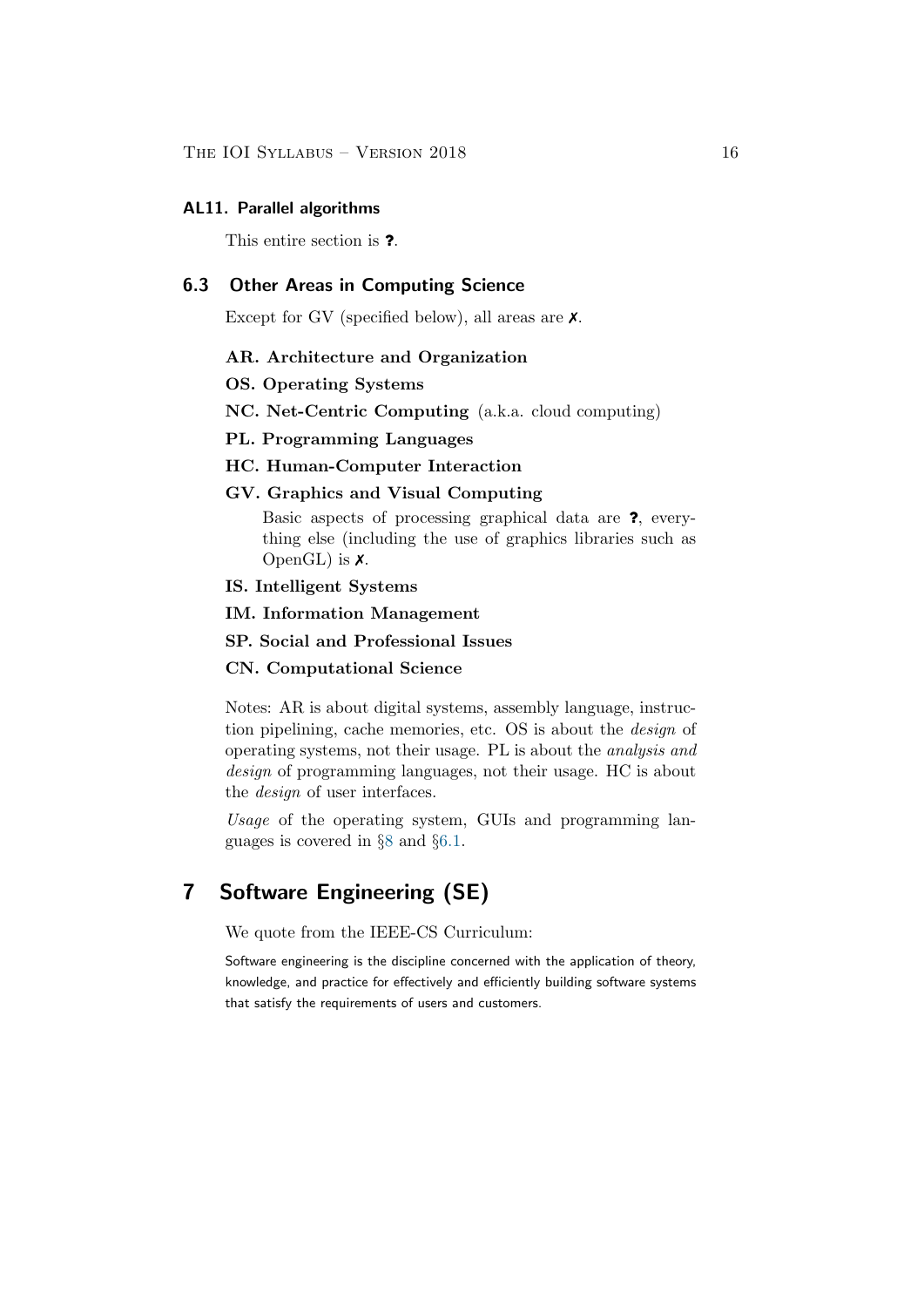In the IOI competition, the application of software engineering concerns the use of light-weight techniques for small, one-off, single-developer projects under time pressure. All included topics are  $√$ **E**.

## SE1. Software design

- $\sqrt{\phantom{a}}$  Fundamental design concepts and principles
- $\sqrt{\phantom{a}}$  Design patterns
- ✓V Structured design

In particular, contestants may be expected to

- Transform an abstract algorithm into a concrete, efficient program expressed in one of the allowed programming languages, possibly using standard or competition-specific libraries.
- Make their programs read data from and write data to text files according to a prescribed simple format
- ✗ Software architecture,
- ✗ Design for reuse,
- ✗ Object-Oriented analysis and design,
- ✗ Component-level design

#### SE2. Using APIs

 $\sqrt{\phantom{a}}$  API (Application Programming Interface) programming

In particular, contestants may be expected to

- Use competition-specific libraries according to the provided specification.
- ✗ Programming by example,
- ✗ Debugging in the API environment,
- ✗ Class browsers and related tools,
- ✗ Introduction to component-based computing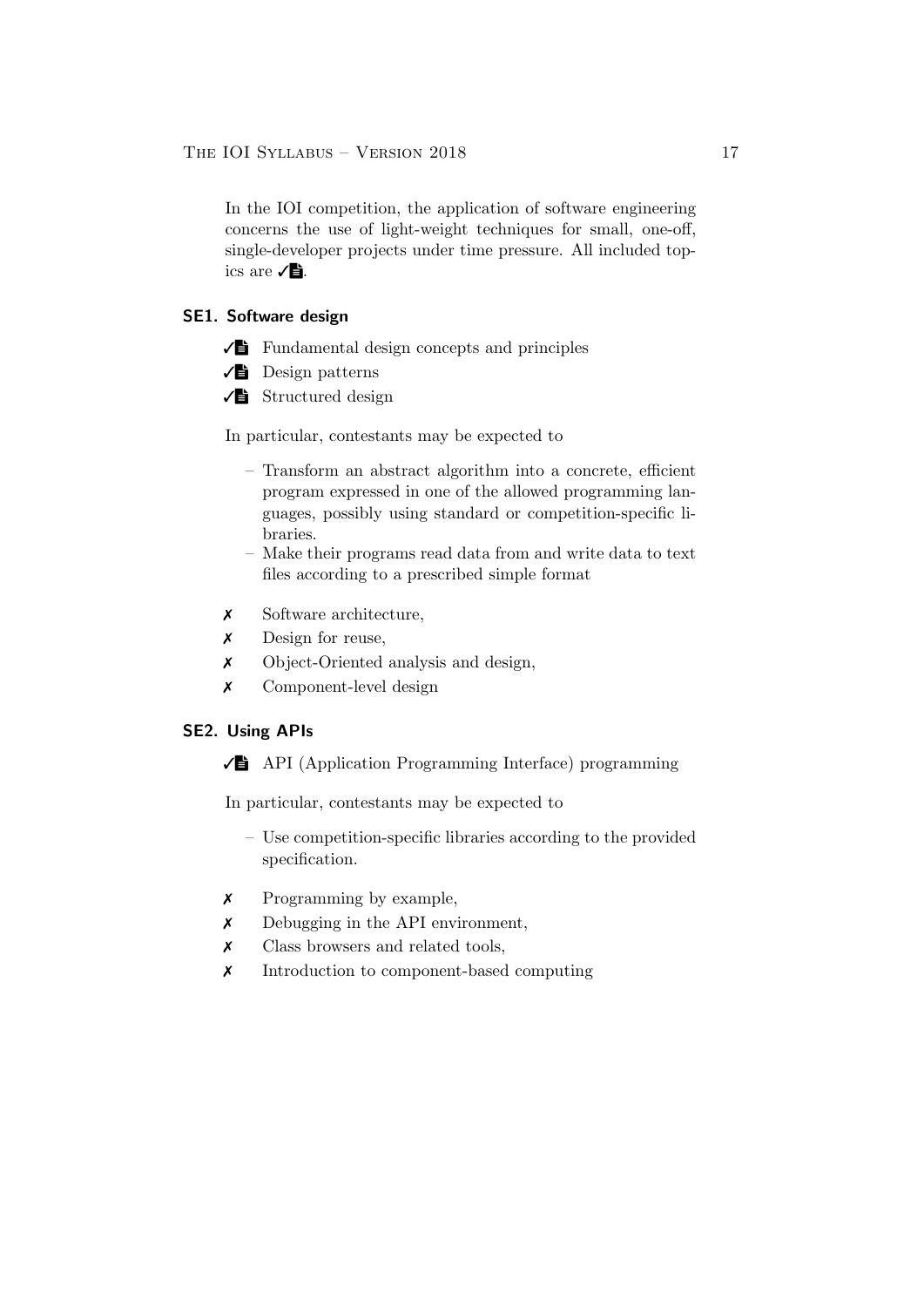### SE3. Software tools and environments

 $\sqrt{\phantom{a}}$  Programming environments, incl. IDE (Integrated Development Environment)

In particular, contestants may be expected to

- Write and edit program texts using one of the provided program editors.
- Compile and execute their own programs.
- Debug their own programs.
- ✗ Testing tools,
- ✗ Configuration management tools
- ✗ Requirements analysis and design modeling tools,
- ✗ Tool integration mechanisms

#### SE4. Software processes

✓V Software life-cycle and process models

In particular, contestants may be expected to

- Understand the various phases in the solution development process and select appropriate approaches.
- ✗ Process assessment models,
- ✗ Software process metrics

### SE5. Software requirements and specification

- $\sqrt{\phantom{a}}$  Functional and nonfunctional requirements
- $\sqrt{\phantom{a}}$  Basic concepts of formal specification techniques

In particular, contestants may be expected to

- Transform a precise natural-language description (with or without mathematical formalism) into a problem in terms of a computational model, including an understanding of the efficiency requirements.
- ✗ Prototyping,
- ✗ Requirements elicitation,
- ✗ Requirements analysis modeling techniques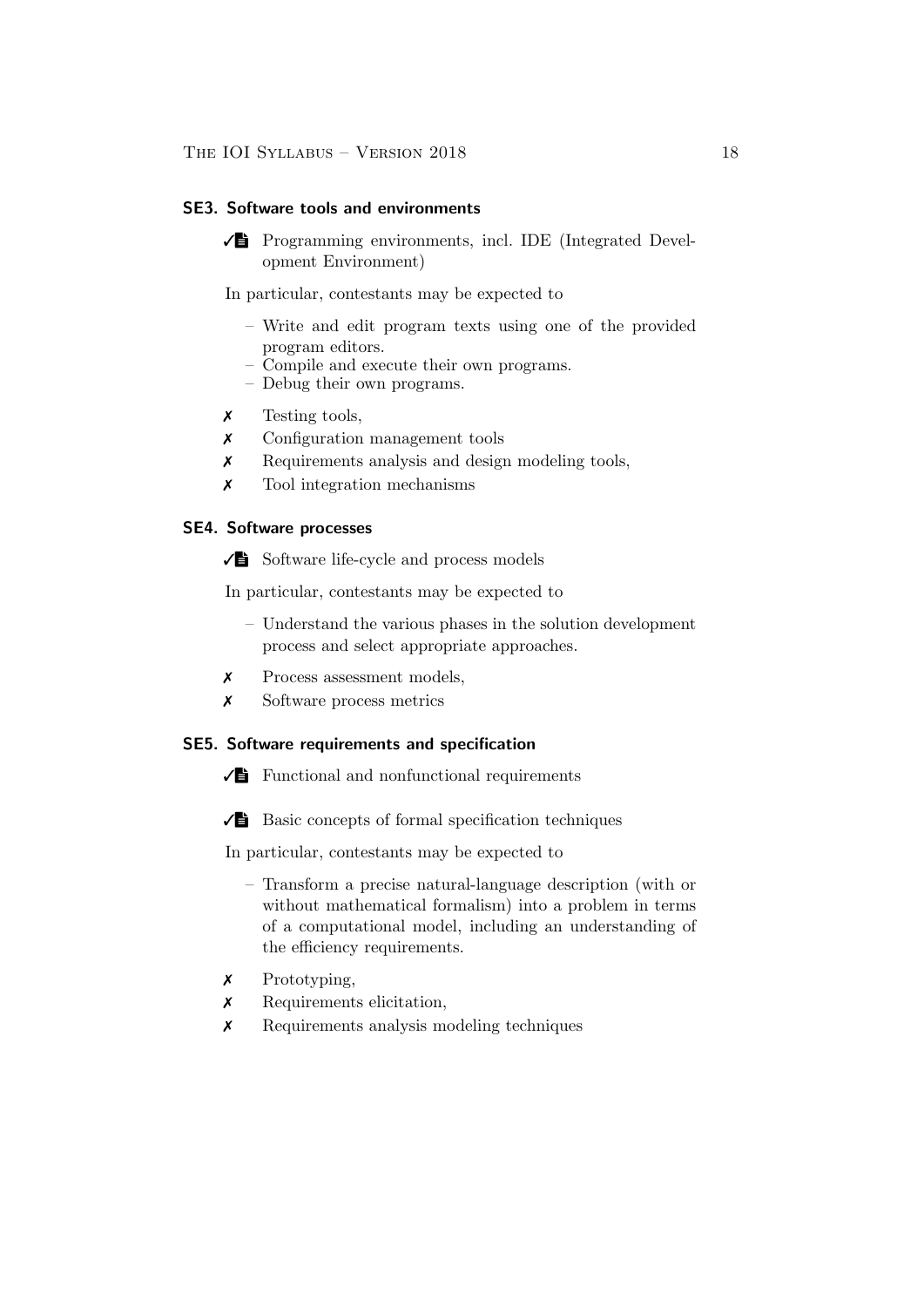### SE6. Software validation

- $\sqrt{\Xi}$  Testing fundamentals, including test plan creation and test case generation
- $\sqrt{\phantom{a}}$  Black-box and white-box testing techniques
- $\sqrt{\phantom{a}}$  Unit, integration, validation, and system testing
- $\sqrt{\frac{1}{2}}$  Inspections

In particular, contestants may be expected to

- Apply techniques that maximize the the opportunity to detect common errors (e.g. through well-structured code, code review, built-in tests, test execution).
- Test (parts of) their own programs.
- ✗ Validation planning,
- ✗ Object-oriented testing

## SE7. Software evolution

- ✗ Software maintenance,
- ✗ Characteristics of maintainable software,
- ✗ Re-engineering,
- ✗ Legacy systems,
- ✗ Software reuse

### SE8. Software project management

- $\sqrt{\phantom{a}}$  Project scheduling (especially time management)
- $\sqrt{\phantom{a}}$  Risk analysis
- $\sqrt{\phantom{a}}$  Software configuration management

In particular, contestants may be expected to

- Manage time spent on various activities.
- Weigh risks when choosing between alternative approaches. – Keep track of various versions and their status while devel-
- oping solutions.
- ✗ Software quality assurance,
- ✗ Team management,
- ✗ Software measurement and estimation techniques,
- ✗ Project management tools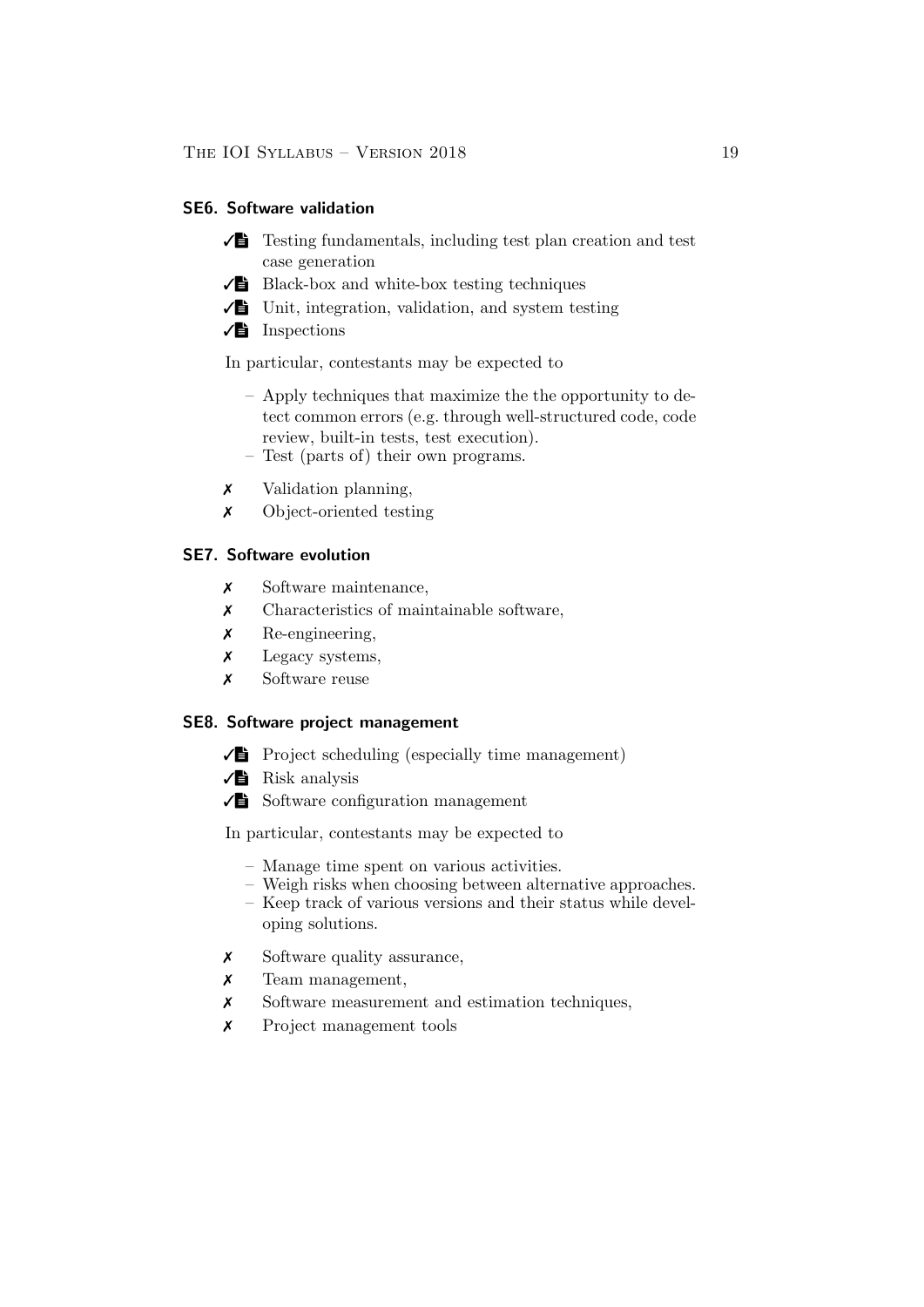#### SE9. Component-based computing

This entire section is ✗.

### SE10. Formal methods

- $\sqrt{\phantom{a}}$  Formal methods concepts (notion of correctness proof, invariant)
- $\sqrt{\frac{1}{2}}$  Pre and post assertions

In particular, contestants may be expected to

- Reason about the correctness and efficiency of algorithms and programs.
- ✗ Formal verification,
- ✗ Formal specification languages,
- ✗ Executable and non-executable specifications

## SE11. Software reliability

This entire section is ✗.

#### SE12. Specialized systems development

This entire section is ✗.

## <span id="page-19-0"></span>8 Computer Literacy

The text of this section is  $\sqrt{\mathbf{B}}$ .

Contestants should know and understand the basic structure and operation of a computer (CPU, memory, I/O). They are expected to be able to use a standard computer with graphical user interface, its operating system with supporting applications, and the provided program development tools for the purpose of solving the competition tasks. In particular, some skill in file management is helpful (creating folders, copying and moving files).

Details of these facilities will be stated in the Competition Rules of the particular IOI. Typically, some services are available through